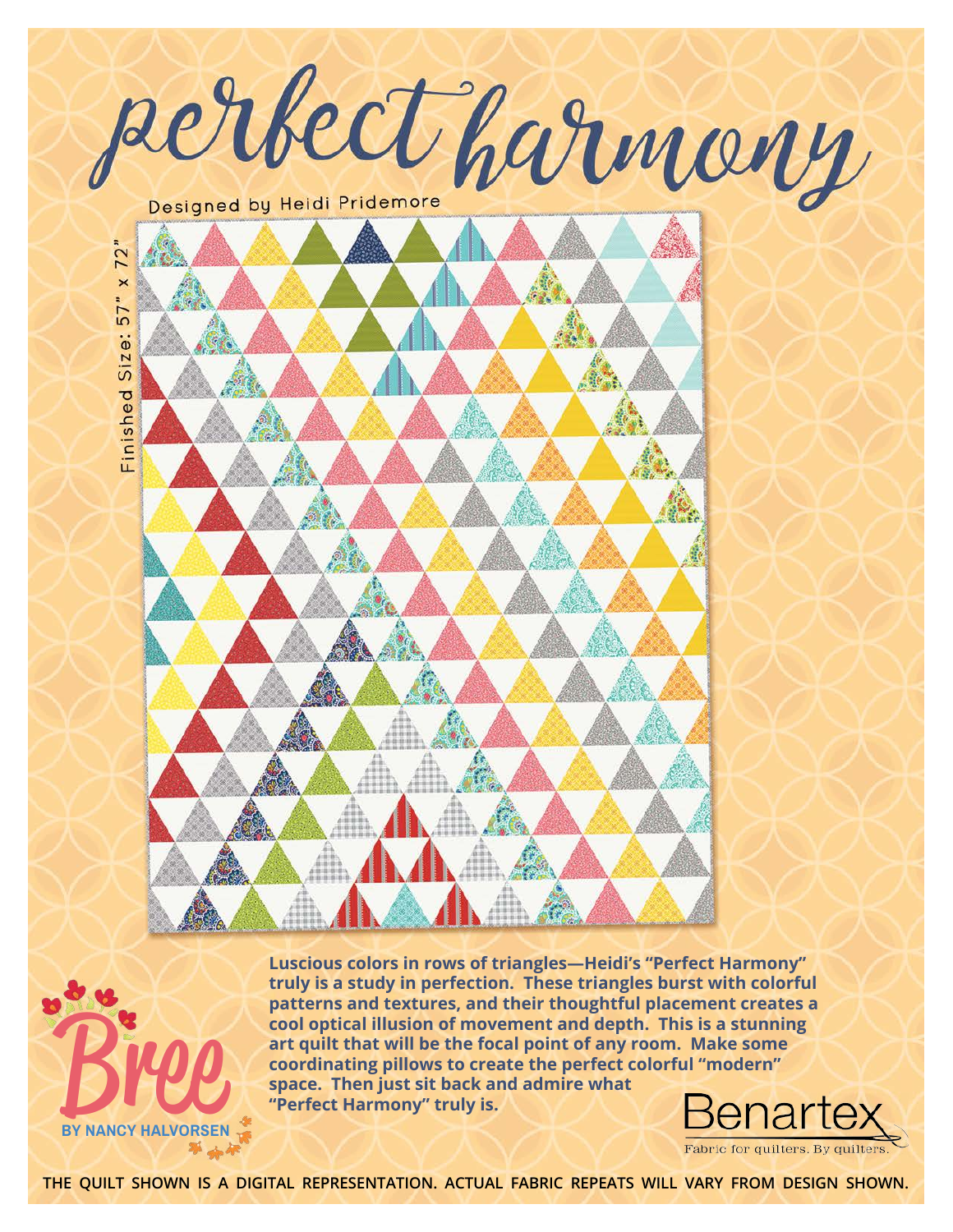| SAMPLE | <b>KEY/SKU QTY</b>                           |          | <b>CUT</b>     | <b>CUT PIECES VIA WOF</b>                                           | <b>SAMPLE</b> | <b>KEY/SKU QTY</b>                                      |     | <b>CUT</b> |                                    | <b>CUT PIECES VIA WOF</b> |
|--------|----------------------------------------------|----------|----------------|---------------------------------------------------------------------|---------------|---------------------------------------------------------|-----|------------|------------------------------------|---------------------------|
|        | <b>Multi Paisley</b><br>A 2132-24<br>Aqua    |          |                | 3/8 yd (16) Template 1 triangles.                                   |               | Swirl<br>P 2138-10<br>Red                               |     |            | 1/4 yd (11) Template 1 triangles.  |                           |
|        | Swirl<br><b>B</b> 2138-02<br>Coral           |          |                | 3/8 yd (22) Template 1 triangles.                                   |               | <b>Berry Dot</b><br>Q 2135-03<br>Yellow                 |     |            | 1/4 yd (7) Template 1 triangles.   |                           |
|        | Dot Circle<br>$C$ 2134-03<br>Yellow          |          |                | 3/8 yd (15) Template 1 triangles.                                   |               | Swirl<br><b>R</b> 2138-24<br>Aqua                       |     |            | 1/4 yd (3) Template 1 triangles.   |                           |
|        | <b>Tiny Dot</b><br><b>D</b> 2137-40<br>Green |          |                | 1/4 yd (5) Template 1 triangle.                                     |               | <b>Multi Paisley</b><br>S 2132-11<br><b>Navy</b>        |     |            | $1/4$ yd (7) Template 1 triangles. |                           |
|        | <b>Berry Dot</b><br>E 2135-11<br><b>Navy</b> |          |                | 1/4 yd (1) Template 1 triangle.                                     |               | Swirl<br>T 2138-40<br>Green                             |     |            | 1/4 yd (6) Template 1 triangles.   |                           |
|        | Dot Circle<br>F 2134-24<br>Aqua              |          |                | 1/4 yd (1) Template 1 triangle.                                     |               | Check<br><b>U</b> 2136-08<br>Gray                       |     |            | 1/4 yd (9) Template 1 triangles.   |                           |
|        | Stripe<br>G 2139-24<br>Aqua                  |          |                | 1/4 yd (4) Template 1 triangles.                                    |               | Stripe<br>$V$ 2139-10<br>Red                            |     |            | 1/4 yd (5) Template 1 triangles.   |                           |
|        | Swirl<br>H 2138-08<br>Gray                   |          |                | 3/8 yd (17) Template 1 triangles.                                   |               | <b>Colors for Quilters</b><br>W 3000H-09 2-1/8<br>White | yds |            | (184) Template 1<br>triangles.     |                           |
|        | <b>Tiny Dot</b><br>$I$ 2137-24<br>Aqua       |          |                | 1/4 yd (4) Template 1 triangles.                                    |               | WOF/LOF=WIDTH/LENGTH OF FABRIC                          |     |            |                                    |                           |
|        | Paisley<br>2133-02<br>Coral                  |          |                | 1/4 yd (2) Template 1 triangles.                                    |               |                                                         |     |            |                                    |                           |
|        | <b>Multi Paisley</b><br>K 2132-40<br>Green   |          |                | $1/4$ yd (7) Template 1 triangles.                                  |               |                                                         |     |            |                                    |                           |
|        | Paisley<br>$L$ 2133-24<br>Aqua               |          |                | 1/4 yd (10) Template 1 triangles.                                   |               |                                                         |     |            |                                    |                           |
|        | Dot Circle<br>M 2134-22<br>Orange            |          |                | 1/4 yd (9) Template 1 triangles.                                    |               |                                                         |     |            |                                    |                           |
|        | <b>Tiny Dot</b><br>N 2137-03<br>Yellow       |          |                | 1/4 yd (8) Template 1 triangles.                                    |               |                                                         |     |            |                                    |                           |
|        | Dot Circle<br><b>0</b> 2134-08<br>Gray       | $3/4$ yd | <b>BINDING</b> | (15) Template 1 triangles.<br>$(7)$ 2 $\frac{1}{2}$ " x WOF strips, |               |                                                         |     |            |                                    |                           |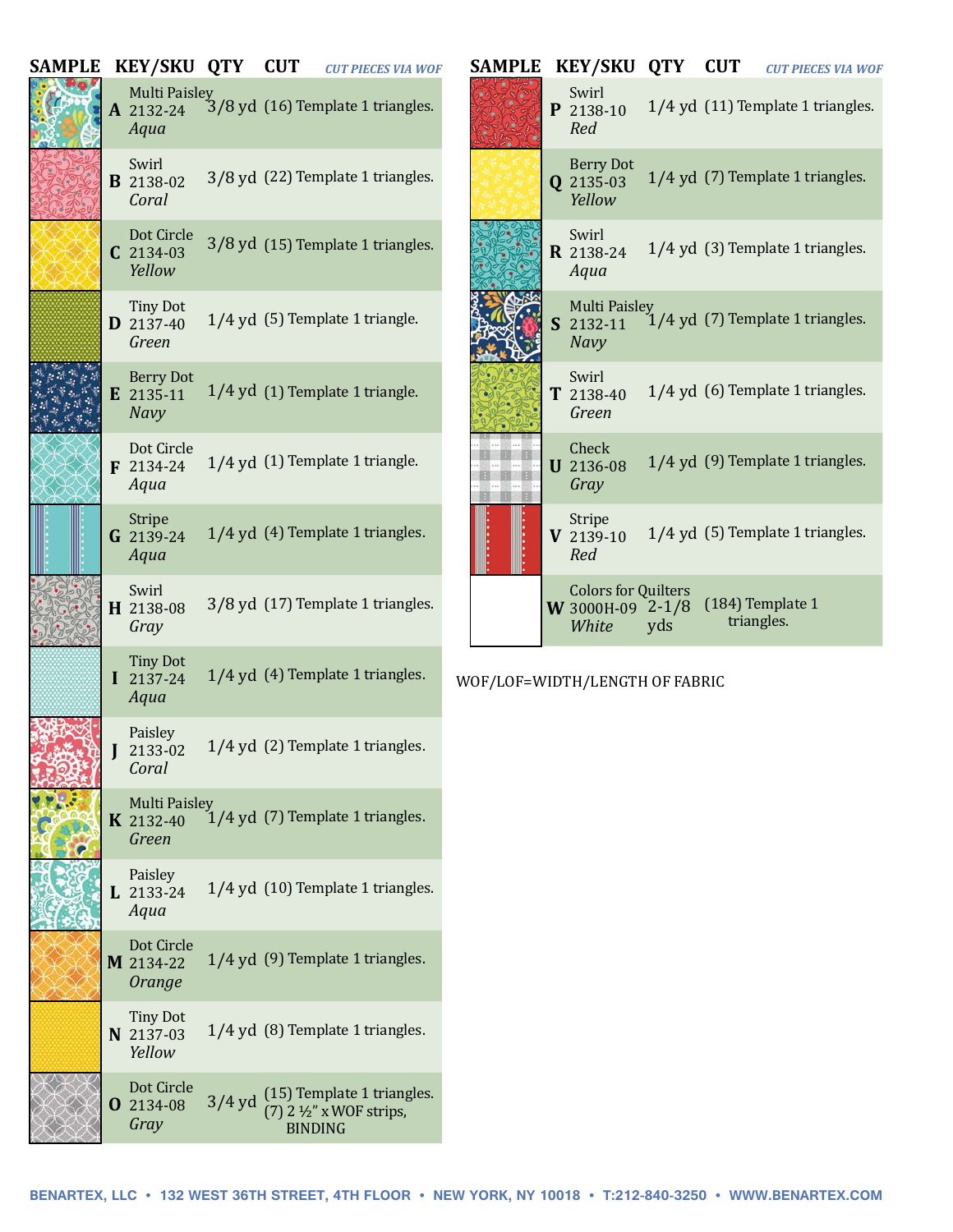BLOCK ASSEMBLY *PROJECT USES PRECISE 1/4" SEAMS.*  BLOCK ASSEMBLY *PROJECT USES PRECISE 1/4" SEAMS. TEST YOUR SEAM ALLOWANCE BY CUTTING (2) 2-1/2" TEST YOUR SEAM ALLOWANCE BY CUTTING (2) 2-1/2" X 5" RECTANGLES. STITCH THEM TOGETHER ALONG X 5" RECTANGLES. STITCH THEM TOGETHER ALONG THE 5" LENGTH. AT THE MIDPOINT, MEASURE ACROSS THE 5" LENGTH. AT THE MIDPOINT, MEASURE ACROSS THE UNIT. IT SHOULD BE EXACTLY 4-1/2' WIDE. IF NOT, THE UNIT. IT SHOULD BE EXACTLY 4-1/2' WIDE. IF NOT, ADJUST YOUR SEAM ALLOWANCE AND REPEAT. ADJUST YOUR SEAM ALLOWANCE AND REPEAT.*

## **Quilt Assembly Quilt Assembly**

**1.** Sew (12) **W** Template 1 triangles and (11) **1.** Sew (12) **W** Template 1 triangles and (11) assorted color Template 1 triangles together, assorted color Template 1 triangles together, alternating them, to make (1) **WW** row. Repeat to alternating them, to make (1) **WW** row. Repeat to make (8) **WW** rows total. make (8) **WW** rows total.

**2.** Sew (12) assorted color Template 1 triangles **2.** Sew (12) assorted color Template 1 triangles and (11) **W** Template 1 triangles together, and (11) **W** Template 1 triangles together, alternating them, to make (1) **CC** row. Repeat to alternating them, to make (1) **CC** row. Repeat to make (8) **CC** rows total. make (8) **CC** rows total.

**3.** Sew the (8) **WW** rows and (8) **CC** rows together, **3.** Sew the (8) **WW** rows and (8) **CC** rows together, alternating them, to make the **Center Block**. alternating them, to make the **Center Block**.

**4.** Trim the **Center Block** to measure **4.** Trim the **Center Block** to measure 57  $\frac{1}{2}$ " x 72  $\frac{1}{2}$ " to make the quilt top.

## **Quilt Diagram Quilt Diagram**

**FINISHING** Cut batting and backing 3" larger than top **FINISHING** Cut batting and backing 3" larger than top on all sides. Layer backing, batting and top together and baste or pin. When quilting is completed, trim excess baste or pin. When quilting is completed, trim excess batting and backing. Bind as usual. batting and backing. Bind as usual.

## **FINISHED SIZE: 57" x 72" FINISHED SIZE: 57" x 72"**

*Note:* If this Benartex pattern is included in a kit, any questions about the kit *Note:* If this Benartex pattern is included in a kit, any questions about the kit should be addressed to the vendor from whom you bought it. should be addressed to the vendor from whom you bought it.